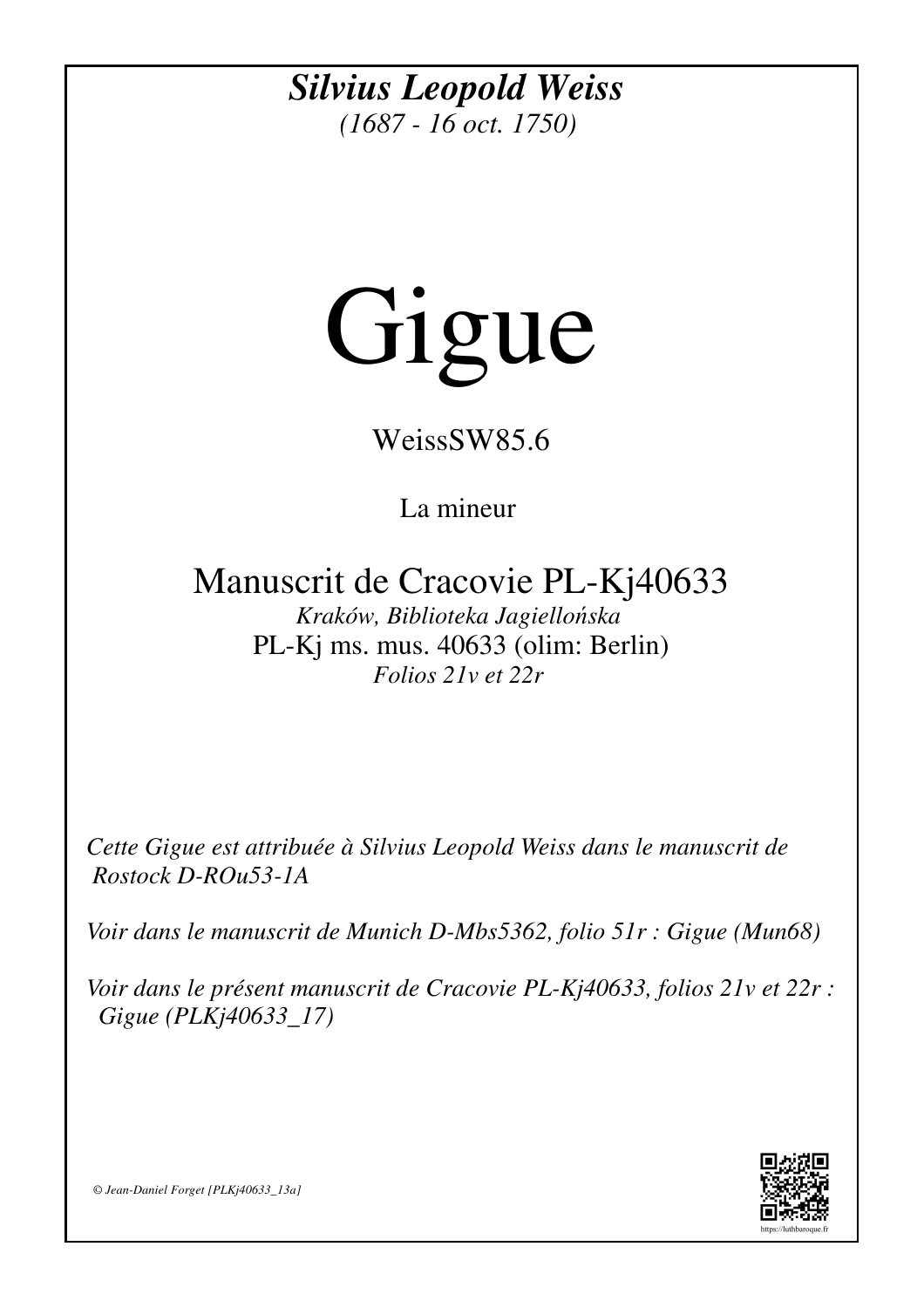*WeissSW85.6*

Gigue













Ms. Cracovie PL-Kj40633, Silvius Leopold Weiss, Gigue en La mineur [PLKj40633\_13a] Page 1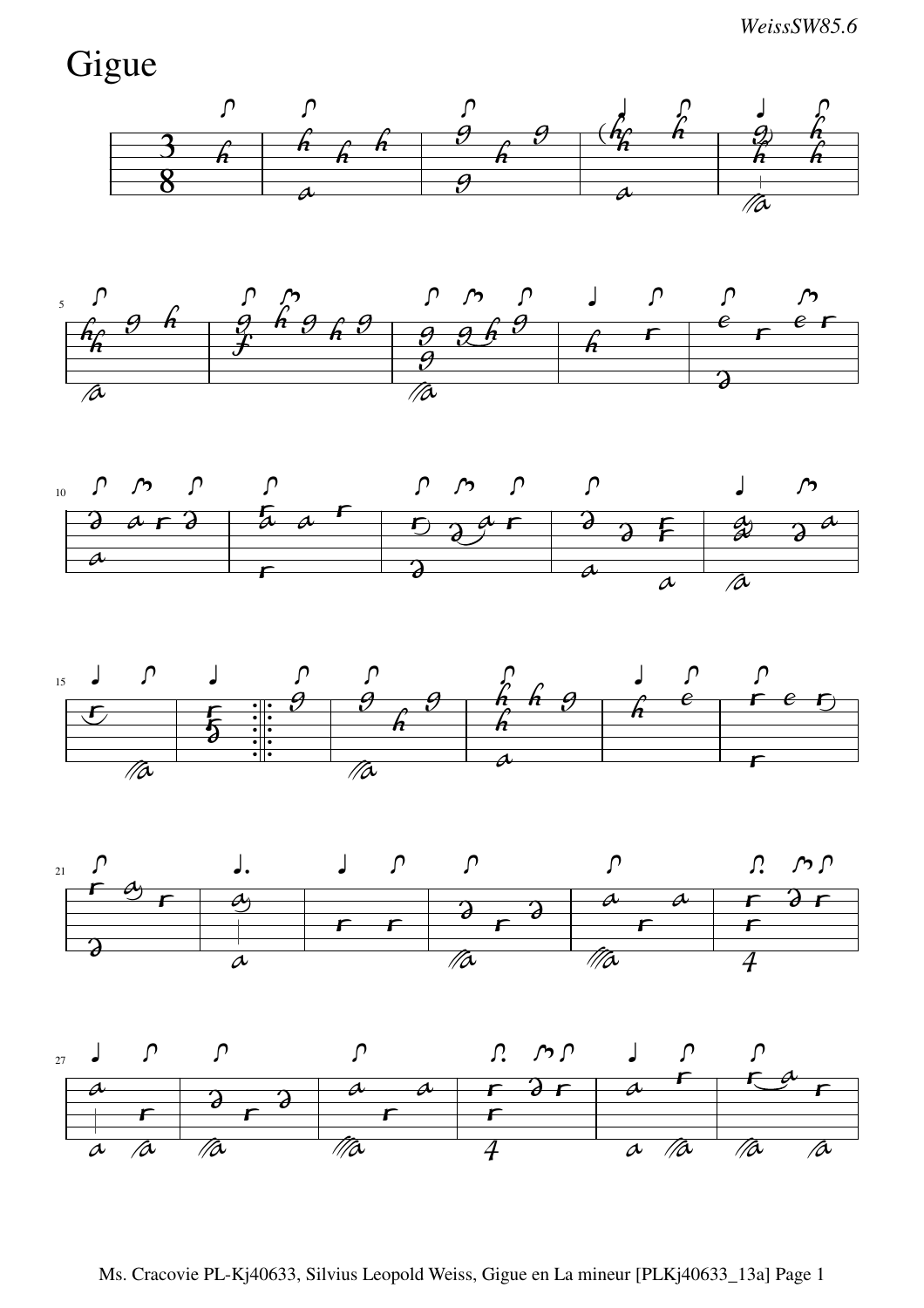